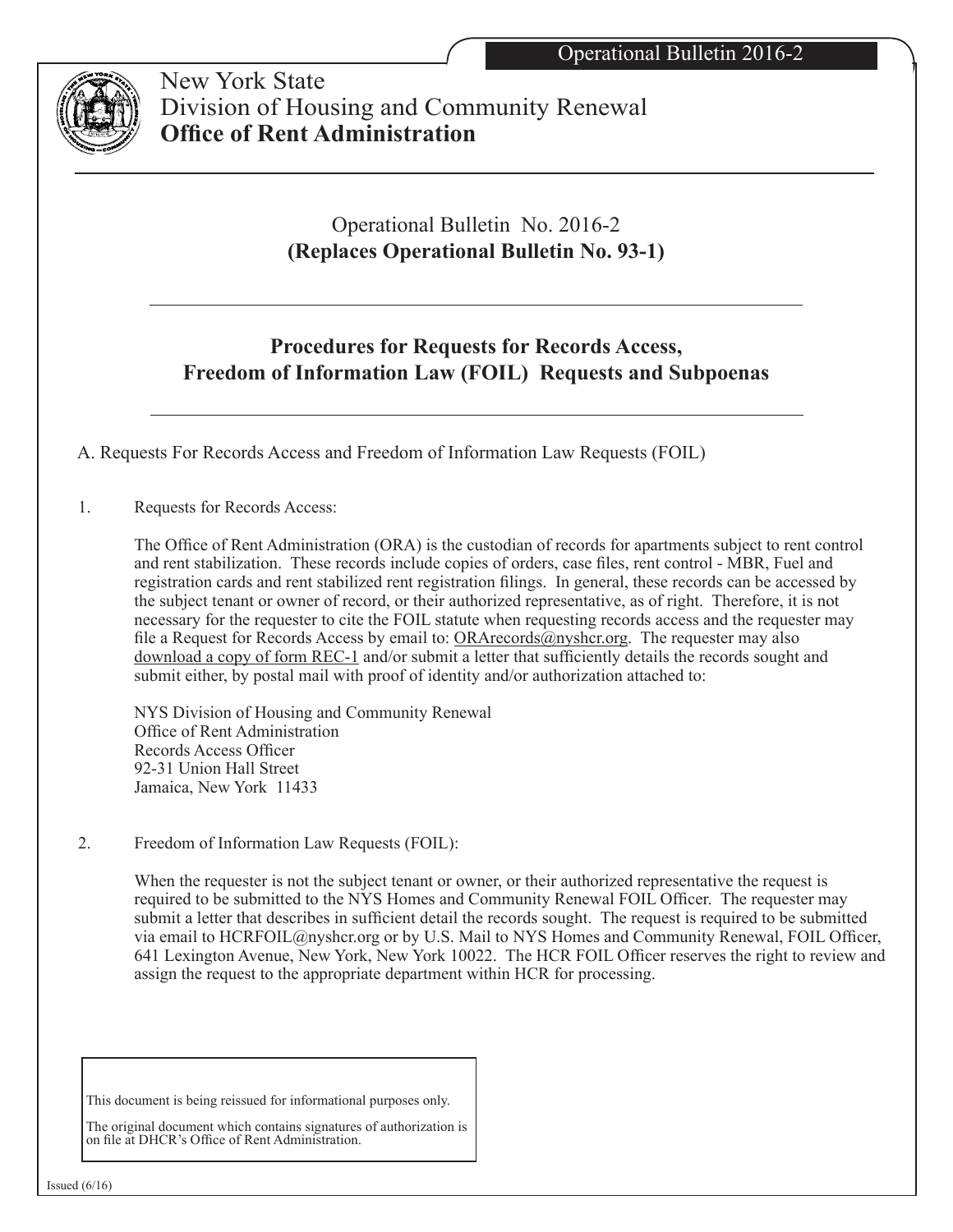## 3. Acknowledgment:

Requests for Records and Freedom of Information requests will be acknowledged in writing by email or postal mail within five (5) business days. After the acknowledgment has been sent, a written decision will be issued within twenty (20) business days that will grant access in whole or in part or deny access to the records. If additional time is required, the requester will be notified. The decision will also advise the requester of the right to appeal to the Appeals Officer.

4. Appeals:

If the request has been denied in whole or in part, the requester may appeal such denial to the designated Appeals Officer in writing within thirty (30) days of issuance of the written denial. The Appeals Officer will determine an appeal of a denial of access within ten (10) business days of the receipt of the appeal. However, notwithstanding that the 10 day period may have elapsed, the Appeals Officer will determine the appeal.

5. Address for Appeals:

Appeals from denials of requests for access to ORA records and/or FOIL requests should be directed to NYS Homes and Community Renewal, FOIL Appeals Officer, 641 Lexington Avenue, New York, New York 10022 or via email to: HCRFOILappeals@nyshcr.org

6. Inspection of Records:

ORA records may be delivered electronically or by U.S. mail. They may also be reviewed/delivered at the Queens office located at 92-31 Union Hall Street, Jamaica, New York 11433 or another ORA office as specified in the decision.

7. Fees:

 When records cannot be transmitted electronically, fees for reproduction of standard size paper are 25 cents a page. The fees must be paid by check or money order, payable to DHCR. Cash will not be accepted.

8. Designation of Records Access Officers:

One Records Access Officer has been designated for ORA, as mentioned in section A1 of this bulletin. The functions of the Records Access Officer may be delegated to designated subordinates, who can also be designated "Certifying Officers" and can certify copies of original documents.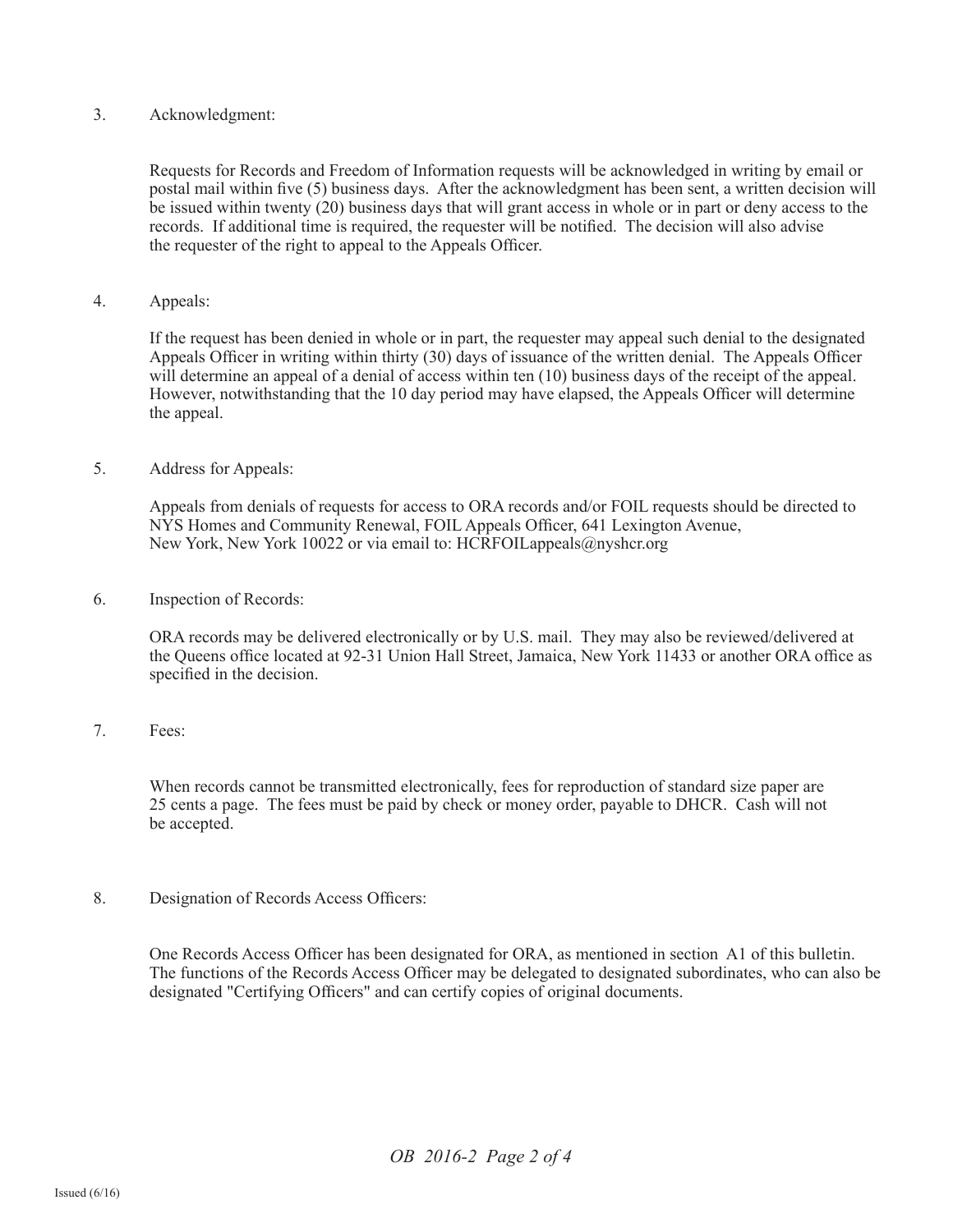## *B. Subpoenas for Records*

The following procedures relate to subpoenas for records ("subpoenas duces tecum") For a discussion of procedures regarding subpoenas to testify ("subpoenas ad testificandum"), see Part C of this Bulletin.

#### 1. Subpoena Officer:

The Records Access Officer for the Office of Rent Administration, Division of Housing and Community Renewal (DHCR), Gertz Plaza, 92-31 Union Hall Street, Jamaica, New York 11433, is also designated as the Subpoena Officer for ORA records.

The functions of the Subpoena Officer may be delegated to designated subordinates.

2. Necessary Information Needed:

ORA will not respond to a subpoena unless it is a "judicial subpoena." It must be marked "So Ordered," and signed by a judge of the court issuing the subpoena. Subpoenas directed to ORA should contain the docket numbers of case files requested, the address of any premises involved, and the index number of the court case. This information will facilitate compliance with the subpoena.

The subpoena must be accompanied by a fee in the amount of \$15.00, payable by money order, certified bank check, or attorney's check, payable to the DHCR, unless the judge has ordered that the fee be waived. Cash will not be accepted. ORA will automatically waive the fee for all clients of affiliated offices of Legal Services of New York, the Civil Division of The Legal Aid Society of New York City, and for all clients of any other Legal Aid or Legal Services offices upon written request.

3. Service:

All judicial subpoenas requiring production of ORA records should be served at the DHCR Office of Rent Administration, Gertz Plaza, 92-31 Union Hall Street, Jamaica, New York 11433.